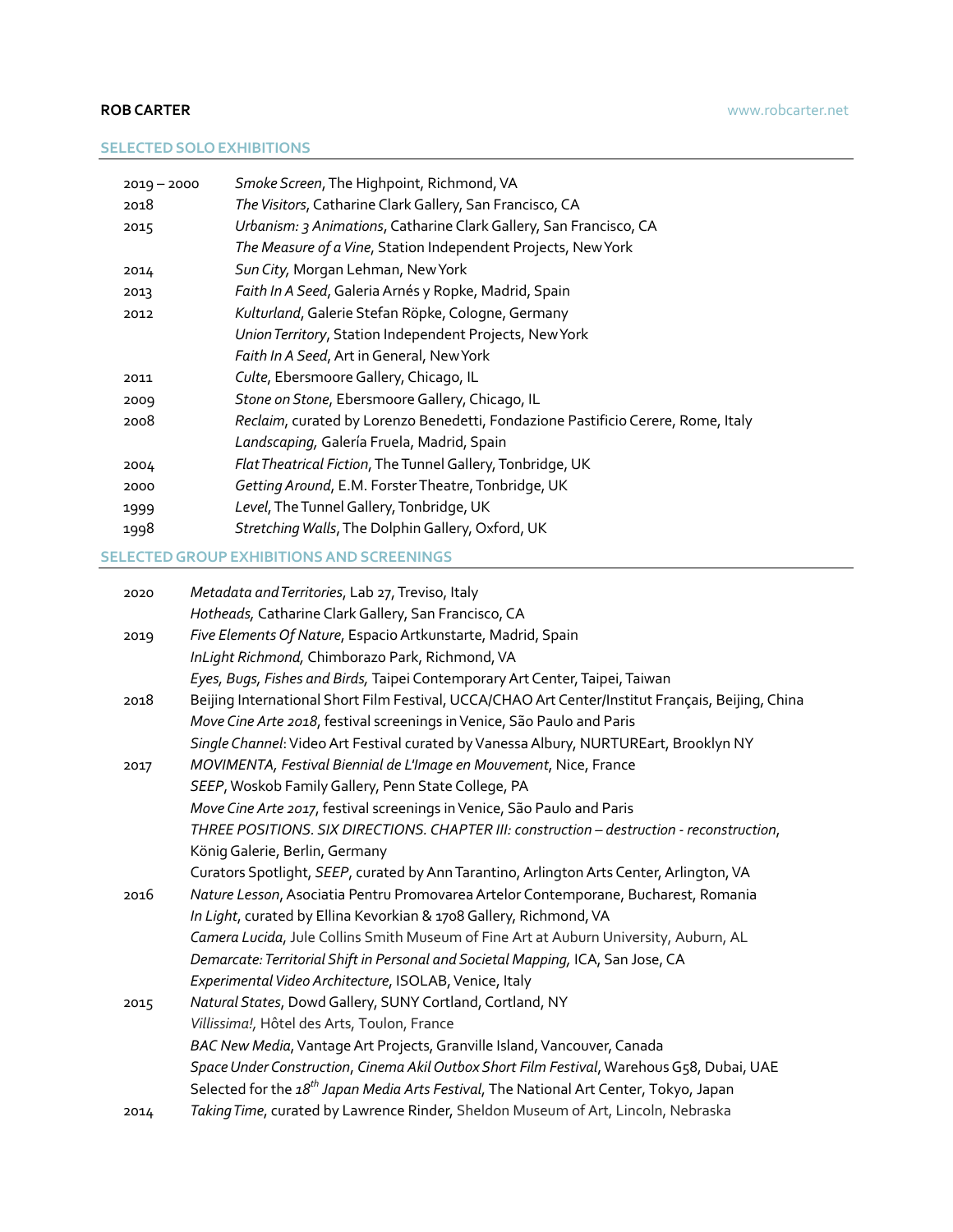|      | Mirror, mirror, Galerie Stefan Röpke, Cologne, Germany                                                                                                                |
|------|-----------------------------------------------------------------------------------------------------------------------------------------------------------------------|
|      | Datascapes, Paul Robeson Galleries, Rutgers University, NJ                                                                                                            |
|      | Reconnaissances, Headlands Center for the Arts, Sausalito, CA                                                                                                         |
| 2013 | Rêve d'Icare, Centre Pompidou-Metz, Metz, France                                                                                                                      |
|      | Back to the Future, Suffolk County Historical Society, Riverhead, New York                                                                                            |
|      | Films4Peace, curated by Mark Coetzee for PUMA, worldwide screenings                                                                                                   |
|      | New Garden City, Traneudstillingen, Hellerup, Copenhagen, Denmark                                                                                                     |
|      | A Window to the World, Hiroshima City Museum of Contemporary Art, Hiroshima, Japan                                                                                    |
|      |                                                                                                                                                                       |
|      | Summer Break, Station Independent Projects, New York                                                                                                                  |
|      | Lumen, curated by David Christopher Terry, Lyons Pool, Staten Island, New York                                                                                        |
|      | VIVA Collections on Tour, Museo Lázaro Galdiano, Madrid, Spain                                                                                                        |
|      | LOOP, Hotel Catalonia Ramblas, Barcelona, Spain                                                                                                                       |
|      | Ideas City Festival, New Museum/Bowery, New York                                                                                                                      |
|      | Solo video #3. Loop selection I, Casa Solleric, Palma de Mallorca, Spain                                                                                              |
| 2012 | Kunst/Wissenschaft, Galerie Stefan Röpke, Cologne, Germany                                                                                                            |
|      | Rock, Paper, Scissors, Leila Heller Gallery, New York                                                                                                                 |
|      | Cultivation Field, curated by Kate Corder, Reading City Center, UK                                                                                                    |
|      | Fake Empire, curated by Lee Stoezel, Mixed Greens, New York                                                                                                           |
|      | Nature's Toolbox: Biodiversity, Art, and Invention, The Field Museum, Chicago, IL                                                                                     |
|      | Collage, De Vishal, Haarlem, The Netherlands                                                                                                                          |
| 2011 | Festival NARRACJE, Gdansk City Gallery, Gdansk, Poland                                                                                                                |
|      | STAD EN LAND, De Vishal, Haarlem, The Netherlands                                                                                                                     |
|      | Cultural Constructs, Rowan University Art Gallery, Glassboro, NJ                                                                                                      |
|      | Live, Video, Ogilvy & Mather, New York                                                                                                                                |
|      | Redirection. Change In Architecture, Centrum Festiwalowe, Lodz, Poland                                                                                                |
|      | New Screen New-Castle, Side & Tyneside cinema, Newcastle, UK                                                                                                          |
|      | Site Specifics '11, The Carriage House at Islip Art Museum, Islip, NY                                                                                                 |
|      | Selected for the 8th Busan International Video Festival, Busan, Korea                                                                                                 |
|      | L'evento Immobile, Casa Masaccio Arte Contemporanea, San Giovanni Valdarno, Italy                                                                                     |
|      | Ruskin Shorts, Modern Art Oxford, Oxford, UK                                                                                                                          |
|      | 24 FPS vol.2, 1000 EVENTI, Milan, Italy                                                                                                                               |
|      | Animated Architecture II, 18th Stuttgart Festival of Animated Film, Stuttgart, Germany                                                                                |
|      | Decidedly Ambivalent, WORK, Brooklyn, NY                                                                                                                              |
|      | Past Present, St. Louis Artists' Guild, MO                                                                                                                            |
| 2010 | Selected for the Impakt Open Air Festival, Utrecht, Netherlands                                                                                                       |
|      | 2 Degrees of Separation, Cancún Messe and CINEMEX, Cancún, Mexico                                                                                                     |
|      | Selected for the Waterpieces Festival, Riga, Latvia                                                                                                                   |
|      | Considering the City, Work . Detroit, MI                                                                                                                              |
|      | Imperial Video, Ramis Barquet, New York                                                                                                                               |
|      |                                                                                                                                                                       |
|      | The Nature of Cities, curated by Randy Rosenberg, UN Pavilion, Shanghai Expo, China<br>At 44 1/2, Creative Time/MTV, curated by Shane Brennan, Times Square, New York |
|      |                                                                                                                                                                       |
|      | Domestic City, Kidd Yellin, curated by Nichole van Beek, Brooklyn, NY                                                                                                 |
|      | Replay, Part 2. Everyday Imaginary, curated by Lucy Gallun, ICA, Philadelphia PA                                                                                      |
|      | Silverstein Photography Annual, curated by Patrick Amsellem, Bruce Silverstein Gallery, NY                                                                            |
|      | Views of the Earth, The Great Wall of Oakland screening, Oakland, CA                                                                                                  |
|      | Selected for the Oslo Screen Festival, Filmens Hus, Oslo, Norway                                                                                                      |
| 2009 | Slash: Paper Under the Knife, Museum of Arts and Design, New York                                                                                                     |
|      |                                                                                                                                                                       |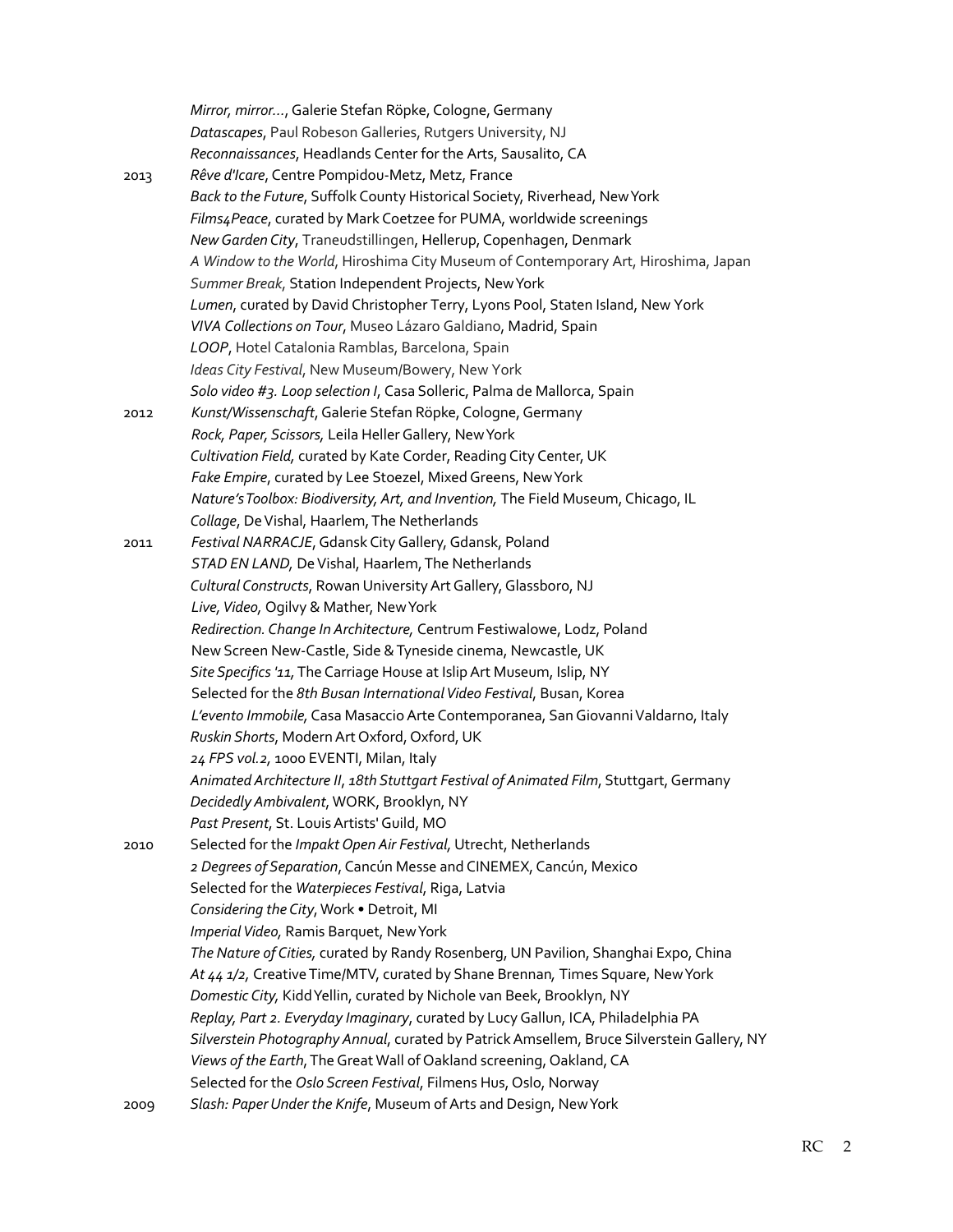*ARTPORT\_COOL STORIES II*, Pavilion 3 City Hall Square, Copenhagen, Denmark – MuVIM, Valencia, Spain – and Focus09, Voltahalle, Basel, Switzerland *Project Space Exhibit*, Foley Gallery, New York *Decidedly Ambivalent*, Newton Art Center, Newton, MA *Decade,* McColl Center for Visual Art, Charlotte, NC Selected for the *Accio Pel Clima Film Festival*, Valencia, Spain *X, 10th Anniversary Exhibition*, Mixed Greens, New York *Site Specifics '09,*The Carriage House at Islip Art Museum, Islip, NY *Scenariette*, Possible Projects, Brooklyn, NY *Metropolis*, Jersey City Museum, NJ *ET IN ARCADIA EGO*, Curated by Blanca de la Torre & Juanli Carrión, Thornton Room, New York *Artists Run Chicago,* Hyde Park Art Center, Chicago, IL *10*, West Collection Prize Exhibition, SEI Investments, Oaks, PA, Chicago, IL *Moviehouse/Bushwick SITE Fest 09*, video screening, 3rd Ward, Brooklyn, NY *I like Winners: Sport and Selfhood,* Sheppard Gallery, University of Nevada, Reno, NV 2008 *Creative Cartographies* video screening, curated by Jeanne Gerrity, BAC Gallery, Brooklyn, NY *Studio Visit*, 26cc, Rome, Italy *Art Tech Media*, video screening curated by Blanca De La Torre, Cordoba, Spain *About the City,* video screening curated by Bettina Johae and Elisabeth Smolarz, Galapagos, Brooklyn, NY Selected for the *Toronto International Art Fair,* curated by Micaela Giovannotti, Toronto, Canada *Video as Video: Rewind to Form*, Swimming Pool Project Space, Chicago, IL *Paper City*, Mixed Greens, New York *The Main Event*, curated by Thomas Seely and Trey Edwards, Schroeder Romero, New York *This Modern World* , General Electric, Fairfield CT *Urban Evolution*, video screening at Charlotte Convention Center, Charlotte, NC 2007 *Upon Further Review*, curated by Tim Laun, Rockland Center for the Arts, West Nyack, NY *Artist-in-Residence Exhibition*, McColl Center for Visual Art, Charlotte, NC Selected for the *Pesaro Film Festival*, Rome, Italy *Locations of Elsewhere*, curated by Leah Oates, Peer Gallery, New York Video Screening, Mudima Fondazione per L'Arte Contemporanea, Milan, Italy 2006 *Open Video Projects,* Netwerk / Center for Contemporary Art, Aalst, Belgium *Kuyo*, Onishi Gallery, New York *Twin Reflections*, curated by Leah Oates, Dam Stuhltrager, Gallery, Brooklyn, NY *The Beautiful Game: Contemporary Art and Fútbol*, curated by Trevor Schoonmaker, and Franklin Sirmans, Roebling Hall, Brooklyn and New York *This One Time…*, Kiana Malekzadeh Gallery, New York *Open Video Projects*, video screenings, blueRoom, Rome, Italy 2005 *Co-dependent*, The Living Room, Miami, FL *Dark Nature: Part 1*, curated by Leah Oates, 111 Front St, Brooklyn, NY *Video Series Selections,* Massachusetts College of Art, Boston *The Space Between*, Mixed Greens, New York *Strange: Brew*, video screenings, Goliath Visual Space, Brooklyn, NY *Migration*, video screenings, Barbés, Brooklyn, NY 2004 *Space Invaders*, curated by Gretchen Wagner, Art Center of the Capital Region, Troy, NY *European Exchange Exhibition*, Times Square Gallery at Hunter College, New York *Europe Day 2004*, The Dahesh Museum, New York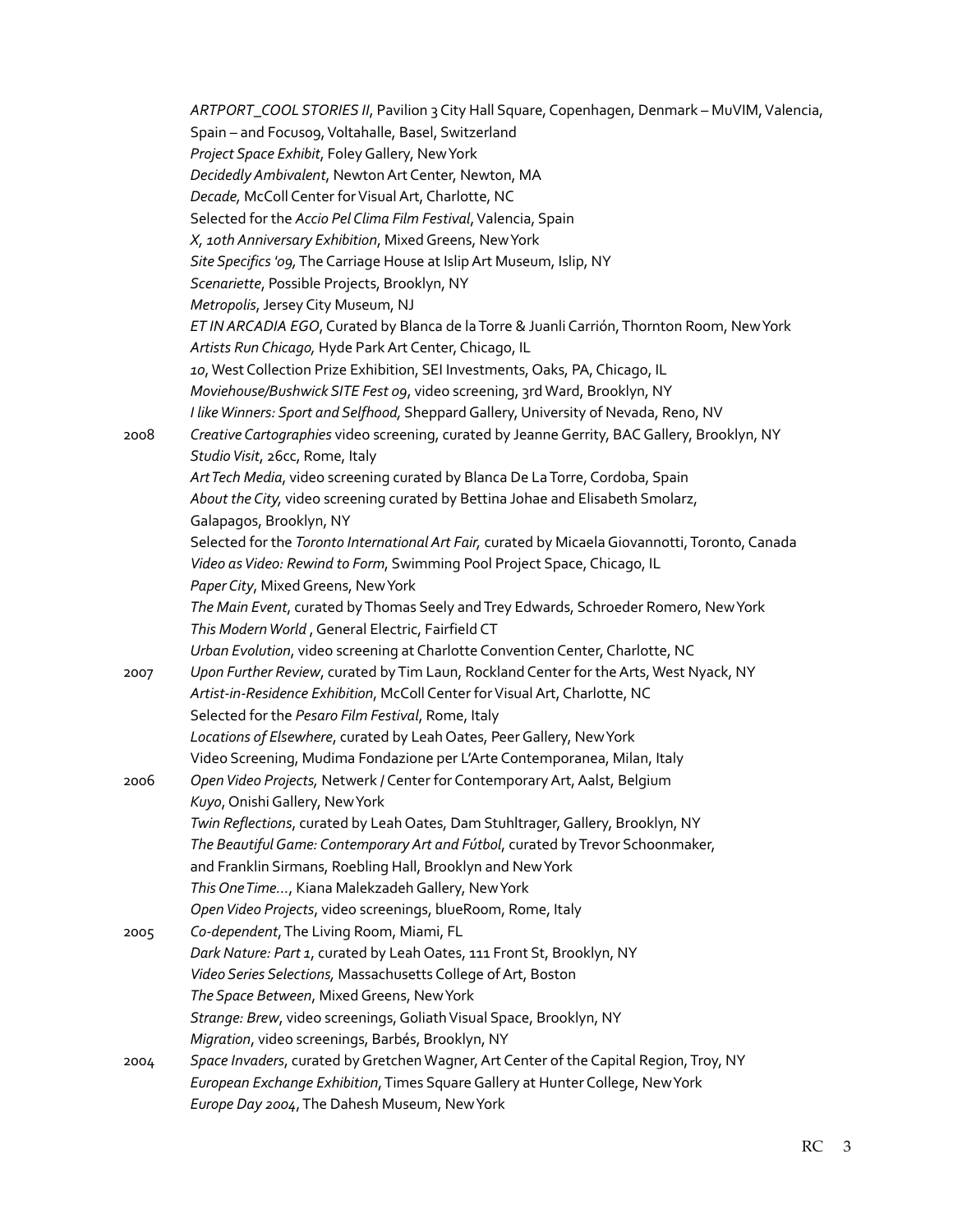| Brooklyn Bounce & The Cootie Catcher, The Beaker Gallery, Tampa, FL           |
|-------------------------------------------------------------------------------|
| Move On: Aviate, video screening, Knitting Factory, New York                  |
| <i>Colaboratory, Gale Gates et al., Brooklyn, NY</i>                          |
| Eight New Painters, The Bull & Last, London, UK                               |
| Sometimes Love Just Ain't Enough, The Custard Factory Gallery, Birmingham, UK |
|                                                                               |

# **EDUCATION**

| 2003 | Hunter College, New York, NY - MFA Studio Art                                                 |
|------|-----------------------------------------------------------------------------------------------|
| 1998 | Ruskin School of Drawing and Fine Art, Worcester College, Oxford University, Oxford, UK       |
|      | BFA, First Class Hons, Fine Art                                                               |
| 1995 | Cheltenham and Gloucester College of Higher Education, UK, Diploma in Foundation Art & Design |
|      |                                                                                               |

#### **RESIDENCIESANDAWARDS**

| 2019          | ArtLab Artists-in-Residence program, Mountain Lake Biological Station, Pembroke, VA     |
|---------------|-----------------------------------------------------------------------------------------|
| 2018          | Best Film - The Visitors - MOVE CINE ARCH 2018 Festival, Palazzo Mora, Venice, Italy    |
|               | Award Winner - The Visitors - Beijing International Short Film Festival, Beijing, China |
| 2017          | McColl Center for Art+Innovation and UNC Charlotte Dept. of Art and Art History         |
|               | Artist-in-Residence, Charlotte, NC                                                      |
| 2015          | Bemis Center for Contemporary Arts residency, Omaha, Nebraska                           |
|               | Vermont Studio Center fellowship, Johnson, Vermont                                      |
| 2014          | Saltonstall Arts Colony fellowship, Ithaca, NY                                          |
| $2011 - 2013$ | Art in General New Commission, New York                                                 |
| $2011 - 2012$ | Lower Manhattan Cultural Council's Workspace residency program, New York                |
| 2010          | New York Foundation for the Arts Fellowship                                             |
|               | La Alquería de los Artistas (residency) in association with ARTPORT, Valencia, Spain    |
|               | AIR - ARTIST IN RESIDENCE Niederösterreich, Krems, Austria                              |
| $2008 - 2009$ | Marie Walsh Sharpe Art Foundation Studio Space, Brooklyn, NY                            |
| 2008          | West Prize Acquisition Finalist, West Collection, SEI, Oaks, PA                         |
|               | Art Omi International Artists Residency, Ghent, NY                                      |
| 2007          | McColl Center for Visual Art (residency), Charlotte, NC                                 |
| 2003          | Atlantic Center for the Arts (residency with Vik Muniz), New Smyrna, FL                 |
|               | Estelle Levy Award, The Hunter College Alumni Association                               |
| 2002          | Graf Travel Grant, Hunter College                                                       |
| 1998 - 2000   | Tonbridge School artist-in-residence, Tonbridge, Kent, UK                               |
| 1996          | The Geoffrey Roads Bursary, Oxford University                                           |

### **SELECTEDPRESSANDPUBLICATIONS**

| 2020<br>2017 | "Around Nature", Juanli Carrion, ISSUES: In Science and Technology, Vol. XXXVI, No. 4, Summer 2020<br>"Art From The Natural World: Artist-in-residence Rob Carter", Anita Overcash,<br>At The Center, McColl Center Blog, March 22<br>"In the galleries: Four curators share one spotlight", Mark Jenkins, The Washington Post, March 17 |
|--------------|------------------------------------------------------------------------------------------------------------------------------------------------------------------------------------------------------------------------------------------------------------------------------------------------------------------------------------------|
| 2016         | "Conversations I: Rob Carter", Oana Tanase, Typology Projects, February 11                                                                                                                                                                                                                                                               |
| 2015         | "5 Best Booths at Miami Project 2015", Noelle Bodick, ArtInfo, December 4<br>"The Aceman Collection", Kevin C. Griffin, The Vancouver Sun, April 21                                                                                                                                                                                      |
| 2014         | "Highlights from Moving Image Istanbul 2014", Sabine Brunckhorst and Fatma Çolakoğlu,<br>Artsy.com, October 1                                                                                                                                                                                                                            |
| 2013         | "Faith in a Seed", Veronica Roberts, Jonathan Rider, Justin E. H.Smith and Rob Carter,<br>Art in General, New York (book)                                                                                                                                                                                                                |